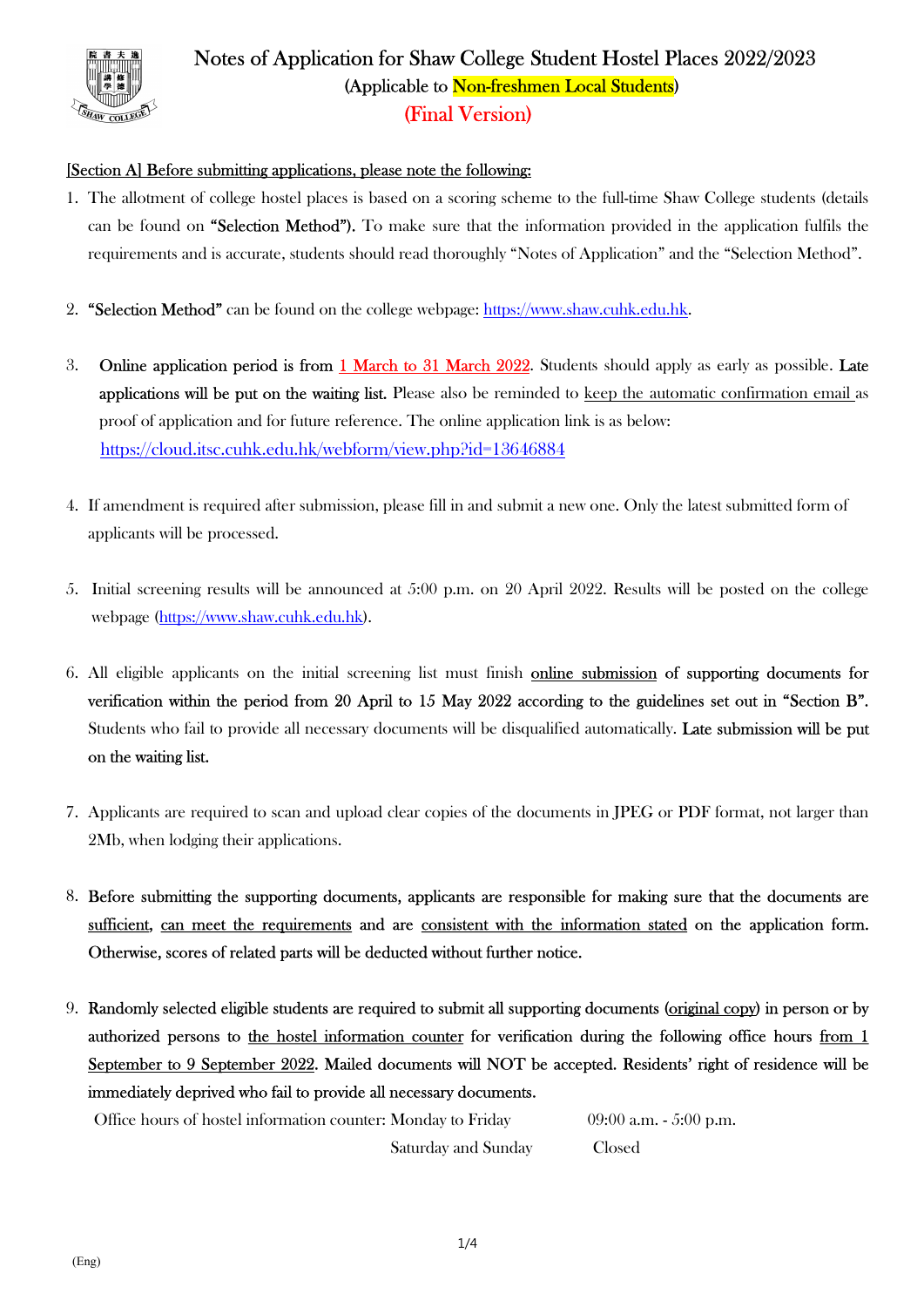- 10.Information submitted by the applicants must be true to the best of their knowledge. A strict assessment of all information provided will be carried out. Cases in doubt may be verified by home visit. The College will continue relevant verification work after residents moving in. Any change of information should be reported in writing to wardens. If false report or forged documents were found, residents' right of residence will be immediately deprived. The case will also be referred to the College Disciplinary Committee for consideration of further actions. Applicants' future application for hostel places will NOT be considered.
- 11.Students who will be on suspension of study or internship during the residence period are NOT eligible for applying for hostel places. If students receive notification of suspension/ internship after they have been assigned hostel places, they must perform hostel check-out procedures within 7 working days.
- 12. Medical students who have been allotted hostel places in hospital are NOT eligible for applying for hostel places of the College.
- 13. Holders of the University's parking labels and students having private vehicles are NOT eligible for applying for student hostel places (except for physical impaired students). The Residence Selection Sub-Committee reserves the right to request those who are found having parking labels to withdraw from the hostels.
- 14. Residence period for 2022/2023 will be from early of September 2022 to middle of May 2023. To ensure the effectiveness of hostel places allotment, ALL students with hostel places assigned MUST perform check-in within the stipulated check-in periods (i.e. early of September) (exact periods to be confirmed), students who fail to perform check-in within the stipulated periods will be deemed as giving up the hostel places. The places will be re-allotted to students on the waiting list. If students are on outgoing exchange programmes in first term and are not able to check in within the periods, they should inform the hostel management and **make special request for** extension within the check-in periods. Only students with special approval are allowed to extend their check-in dates.
- 15. The hostels will be closed for a few days during Lunar New Year. ALL residents are not allowed to stay inside hostels (Non-local students may request for stay via application). Other residence periods will be set for Summer Residence and application should be made separately.
- 16. The amount of hostel fees for 2022/2023 are to be determined. Hostel fees for the whole academic year of 2021/2022 are \$14,784 (2-bed room, \$7,392 per term) and \$9,858 (3-bed room and 4-bed room, \$4,929 per term). The amount of hostel deposit is to be determined.

#### [Section B] Online Submission of documents after the initial screening (JPEG / PDF):

1. Required supporting documents:

Proof of residential address, area, and participation in extra-curricular activities.

2. Detailed requirements of supporting documents for local students: Proof of Residential Address and Area (Within the past year)

2.1 Applicant's residential address proof: notification letters, admission forms, results notice or other letters with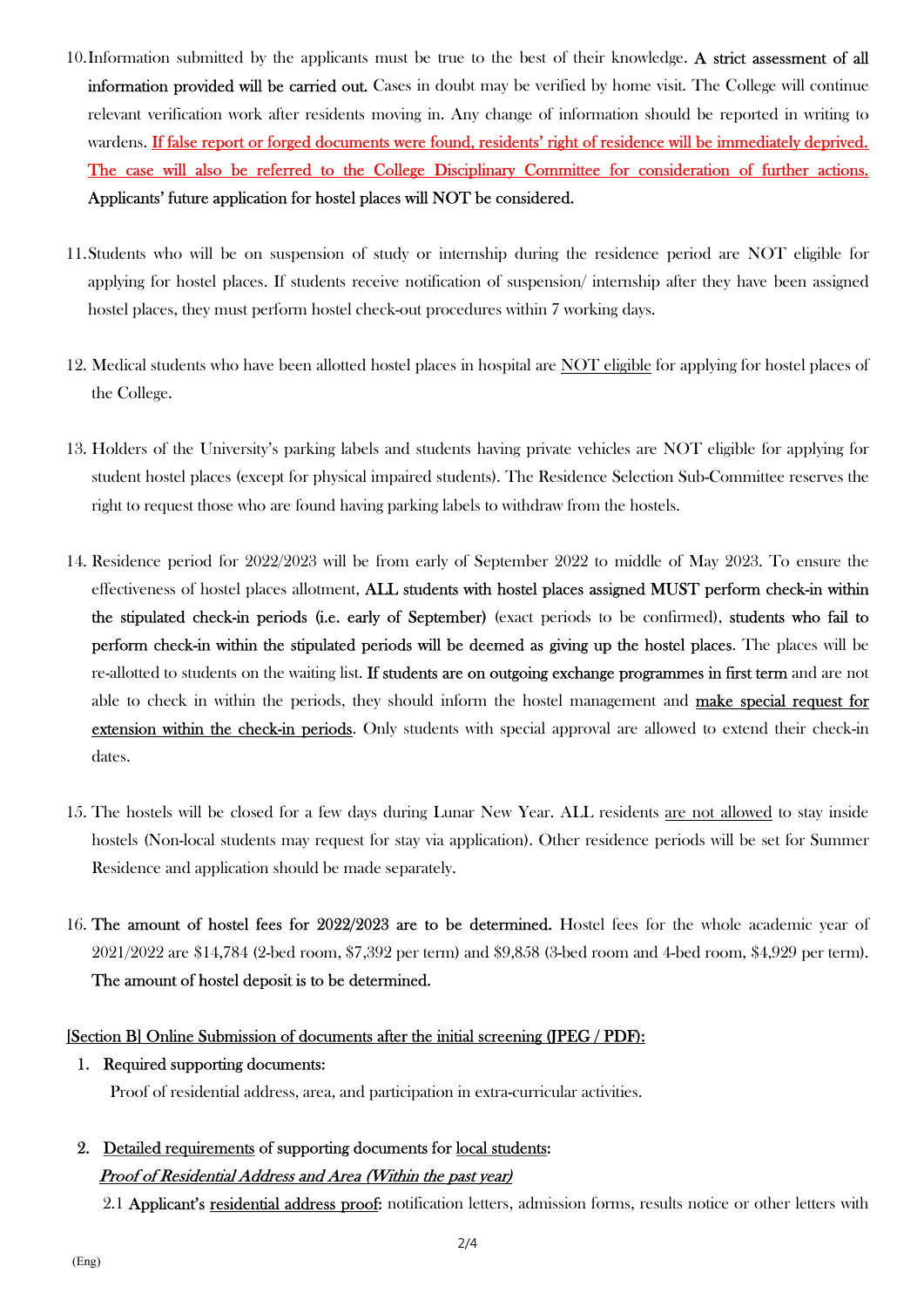the residential address printed and issued by the Government/ the University/ Hong Kong Examinations and Assessment Authority (HKEAA), mobile telephone bills, statements from financial institutions, letters from Leisure and Cultural Services Department and Hong Kong Public Libraries;

Residential address proof of all members living with the applicant (for at least 6 months over the past year): school documents, notification of voter registration, tax return form, public rental housing tenancy agreement (only accept those issued within the recent two years), old age allowance documents, demand for payment of rates, invoices/ receipts from property management companies, electricity, water or gas, mobile telephone bills, statements from financial institutions, letters from Leisure and Cultural Services Department and Hong Kong Public Libraries.

- 2.2 Proof of residential area: *(for public housing)* letter of proof by Estate Offices of Housing Department; *(for* private properties) proof from Land Office, floor plan on agreements for sale and purchase of building units or sales brochure (state clearly how usable floor area is calculated).
- 2.3 If applicants could not provide the proof of residential address/area according to the requirements stated above, they may make a declaration at the Home Affairs Department. On the declaration, please clearly state the residential address, Identity Card numbers, full names of the applicant and members living with the applicant (for at least 6 months over the past year), and residential area.

The content of declaration MUST be in detail and MUST conform to the requirements. The declaration MUST be submitted together with the proof of residential address. Only submitting the declaration without any proof of residential address/ area will NOT be accepted. Without any proof, the applicant, members living with the applicant or his/ her residential area will not be considered in the scoring system.

- 2.4 If applicants' reported addresses are found to be different from those in the record of the Registration and Examinations Section, they are required to provide valid legal documents as proof. Otherwise, their applications will NOT be considered.
- 2.5 Applicants who do not live with their parents should provide detailed explanation in writing and attach supporting documents.

#### Proof of Participation in Extra-curricular Activities

- 2.6 Extra-curricular activities/ student organizations which can be considered in the scoring system are clearly listed in"Selection Method", please read carefully and make sure that all the activities/ organization claimed are applicable.
- 2.7 Proof of participation in extra-curricular activities must be accompanied with full names, post titles, chops and signature of person in charge of relevant registered organizations. The term of office must span 30 September 2022.

For Affiliated Societies or Organizations registered under the Chinese University of Hong Kong or Shaw College (including faculty societies, departmental societies, the University's/ College's clubs, and registered societies), their registration must have been completed on or before 15 May 2022 and the declared members